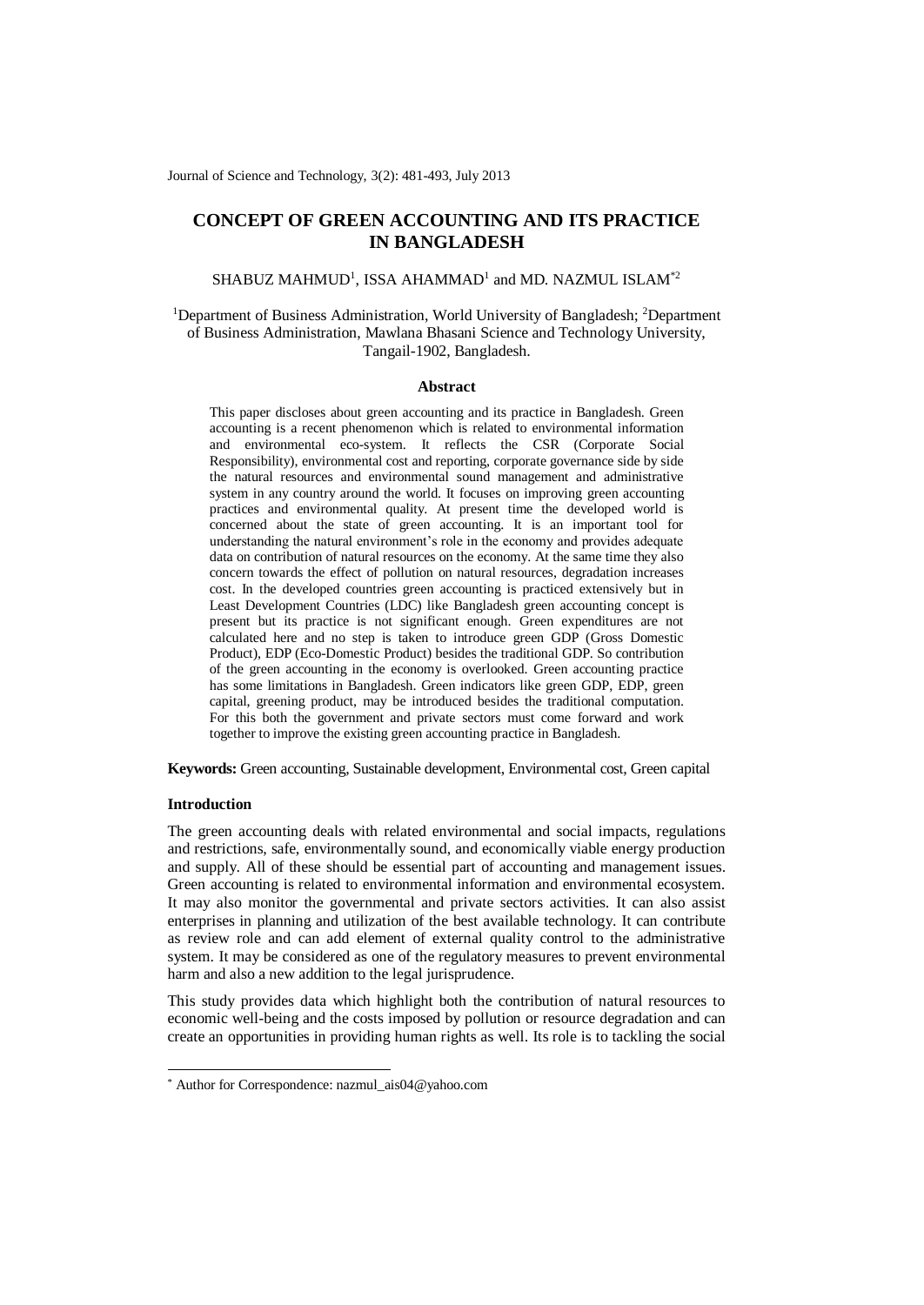environmental problems and may have impacts on the attaining of the sustainable development and environment in any country in the world.

It of course, prevents corruption from our society. It also influences to the company's behaviors in confronting social and environmental responsibility issues. Sometimes, it is referred as resource accounting or integrated economic and environmental accounting. Green accounting has begun to be widely applied both in developed and developing countries. The concept and some idea on the green accounting were found in 1980s in the business education systems and administration in the world. It is an essential component of the Business strategies and promoting the equitable society. It may also ensure the corporate governance and integrity. Norway was the pioneer on the green accounting. The Netherlands was also a leader in the development and implementation of green accounting; France was a third early adopter of environmental accounting.

The subject matter of green accounting assumes greater importance for the practicing accountants. Green investments include pollution abatement technologies, re-engineering of plants, products and processes so as to recycle waste products; and green management systems, including an expanded environmental auditing capability published by the National Public Accountant.

Joy E. Hecht (1999) in his study entitled *'Environmental Accounting' Where We Are Now, Where We are?,* stated *the* current trends on the global green accounting education in the global education systems. The author discussed some questions pertaining to why change, which indicators are useful, who is doing this, how to account etc.

Tsuzuki,and Yoshiaki (2004) wrote an article entitled *'*Proposal of environmental accounting Housekeeping (each) books of domestic waste water based on water pollutant roads per capita: a case study of sanbanzetidal coastal zone, Tokyo bay' has discussed the Tokyo context on the particular issue such as: This paper proposes a measure of dissemination and green education in the field of water pollution, which makes relations between water pollution problems of an enclosed coastal zone, Sanbanzetidal coastal zone, Tokyo Bay, and municipal lives.

Mehenna Yakhou, Vernon P. Dorweiler (2004) in their study entitled *Environmental accounting: an essential component of business* discussed that the green accounting is on an expansion path. It deals and measures the environmental performance. It works also the integration of environmental policy with business policy is the focus of this research. The business firm's strategy includes responding to capital and operating costs of pollution control equipment. This is caused by increasing public concerns over environmental issues, and by a recent government-led trend to incentive-based regulation. This paper describes the green component of the business strategy, producing the required performance reports and recognizing the multiple skills required to measure, compile and analyze the requisite data. Special emphasis of the research is on generation of reports and their standards, for the range of business and regulatory purposes.

Clementina Ferreira (2004) in an article entitled *Environmental accounting: the Portuguese case",* Management of Environmental Quality argued that the quality of the green depends on the behaviors of us that mean that it output of the people. We need to preserve the nature conservation by enacting the laws. In companies, it is the administration's duty to make decisions and it is accounting's duty to present relevant information about patrimonial realities that help in the decision-making process of every user.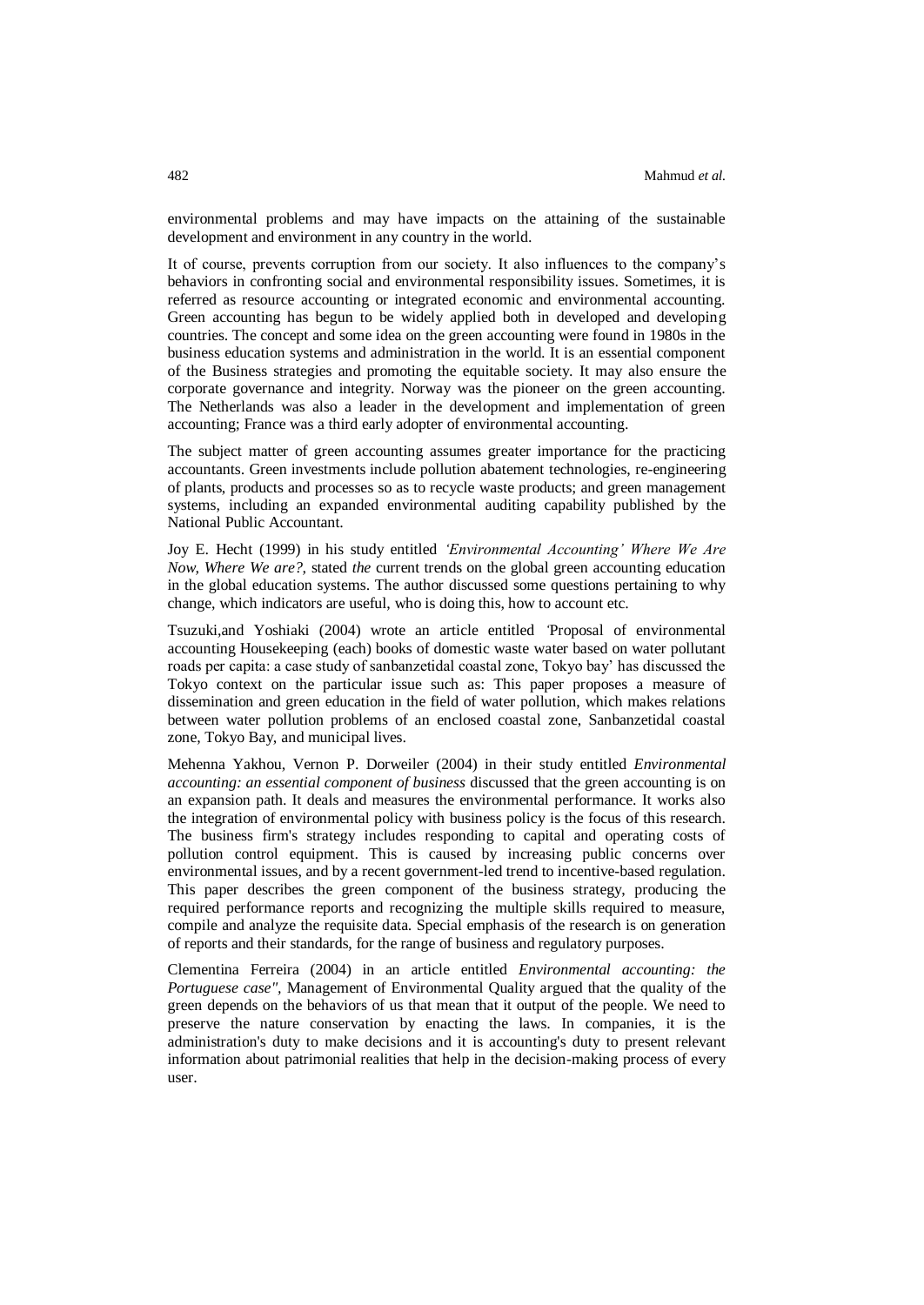Lintott (1999) argued that the green accounting evaluates a general measure of welfare or progress, for policy to aim to maximize. Problems of monetary valuation are likely to lead to huge underestimation of green costs. Issues of inequality and poverty, essential to a more robust view of sustainability, are ignored. An alternative approach, more appropriate if sustainable development in the stronger sense is to be achieved, is the construction and use of a set of social and environmental indicators.

Mark de Haan (2011) in his study entitled *The International harmonization of environmental accounting* has explained the modes of the international harmonization of environmental accounting: comparing the National Accounting Matrix including Environmental Accounts of Sweden, Germany, the UK, Japan and the Netherlands. These countries have presented their results in a National Accounting Matrix including Environmental Accounts (NAMEA). The second section presents a preliminary comparison of the results which shows that comparable accounts will not automatically lead to comparable results.

United Nations (2000) *Handbook of National Accounting*, Studies in Methods Series F, No. 78 *Integrated Environmental and Economic Accounting: An Operational Manual,*  United Nations discussed growing pressures on the environment and increasing green awareness that have been generated the need to account for the manifold interactions between all sectors of the economy and the environment. The conventional national accounts focus on the measurement of economic performance and growth as reflected in market activity. It also deals with the sustainability of growth and development, the scope and coverage of economic accounting that needs to be broadened to include the use of non-marketed natural assets and losses in income generation resulting from the depletion and degradation of natural capital. The conventional accounts do not apply the commonly used depreciation adjustment for human-made assets to natural assets. Since sustainable development includes economic and environmental dimensions, it is essential that national accounts reflect the use of natural assets in addition to produced capital consumption.

## **Objectives of the Study**

The broad objective of the study is to know the concept and uses of green accounting in Bangladesh. However, the specific objectives are given below.

- 1. To know about green accounting.
- 2. To evaluate the extent of green accounting practices in Bangladesh.
- 3. To explore the comparative position of Bangladesh in green accounting practice.
- 4. To make some recommendations about green accounting practices in Bangladesh context.

#### **Methodology**

The study is exploratory in nature. Mainly secondary data is collected and used for this analysis. The reason is that in our country the use of green accounting is rare and most of the cases, the concept is vague. To make this paper more revealing different published textbooks, related articles, journals, published research papers and newspapers have been analyzed. Literatures were generally collected from the said sources and the internet. As a result, a through review of literatures enabled us to make a consistent presentation of the theme of the study.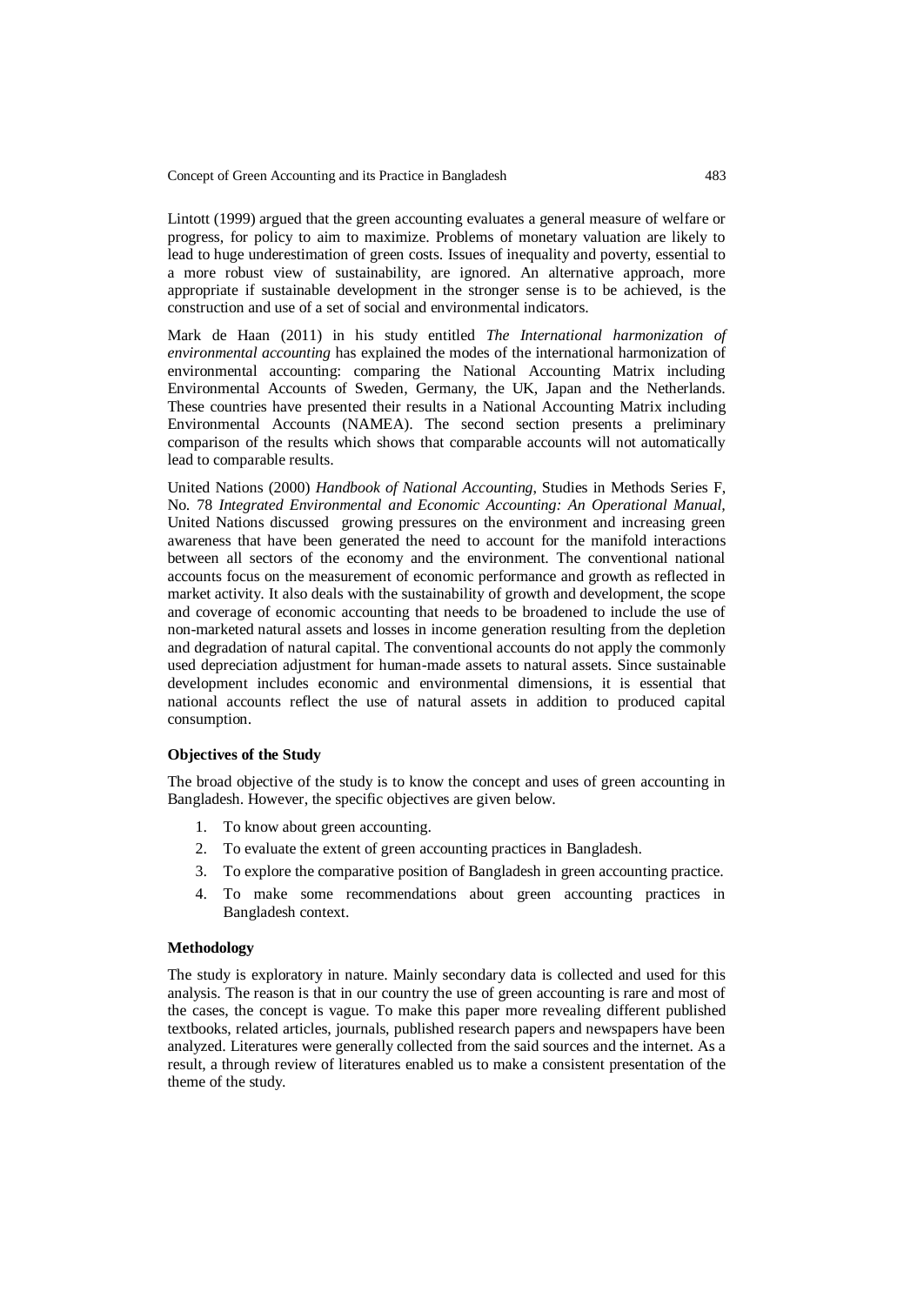### *Green Accounting and Its Practice in Bangladesh*

For Bangladesh, 'Green Protection' and 'Economic Development' both are the matters of great importance and some sort of tradeoff is required between these two. For this reason, Green Accounting is required to measure the environmental impact of corporate sector's economic activities. A standard system of this type of accounting is still evolving in Bangladesh. This article provides an insight into the concept in the Bangladesh perspective.

Every business has a prime responsibility to make the fullest possible use of its resources both human and material. An enterprise is a corporate person or citizen. Like a citizen it is esteemed and judged by its actions in relation to the community of which it is a member as well as by its economic performance. As far as Bangladesh corporate sector is concerned it is sad, but true that it has not been performing as a good citizen that's why there are so many laws that have been laid down and further amended from time to time and when required to bound the corporate sector to fulfill their social responsibility for better development of Bangladesh Economy.

One of the most crucial areas of social responsibility has become responsibility towards green. Recent years have witnessed rising concern for green degradation, which is taking place mainly in the form of pollution of various types, viz. air, water, sound, soil erosion, deforestation, etc. It is a worldwide phenomenon. It reduces economic productivity, spoils human health and leads to loss of amenities.

Developing countries like Bangladesh are facing the dual problem of protecting the green and promoting economic development simultaneously. A tradeoff between green protection and development is required. A careful assessment of the benefits and costs of green damages is necessary to find the safe limits of green degradation and the required level of development.

Bangladesh is experiencing a fast degradation of environment. Some examples of this degradation are Dhaka's terrible air pollution, the 'clinically dead' river Buriganga and widespread arsenic pollution in the underground water.

The Government of Bangladesh started paying attention to the environmental management of Bangladesh since the 1990s and in order to improve the environmental condition, the Bangladesh Environmental Protection Act, 1995 was passed. Still, corporate environmental reporting is not mandatory in Bangladesh. But under the Bangladesh Environmental Protection Act, 1995, companies may be asked to disclose environmental information as and when required (Belal, 2000).

Shil and Iqbal (2005) surveyed 121 manufacturing companies listed on the Dhaka Stock Exchange (DSE). They reported that only 13 companies (11percent of 121 companies) disclosed environmental information in their annual reports. All companies disclosed qualitative information in the Directors' Report.

Rahman and Muttakin (2005) surveyed 125 manufacturing companies listed on the Chittagong Stock Exchange (CSE) as on May 7, 2005. They analyzed the annual reports of these 125 companies for the year 2003/2004. The researchers found that only 5 companies (4 percent of 125 companies) disclosed environmental information in their annual reports.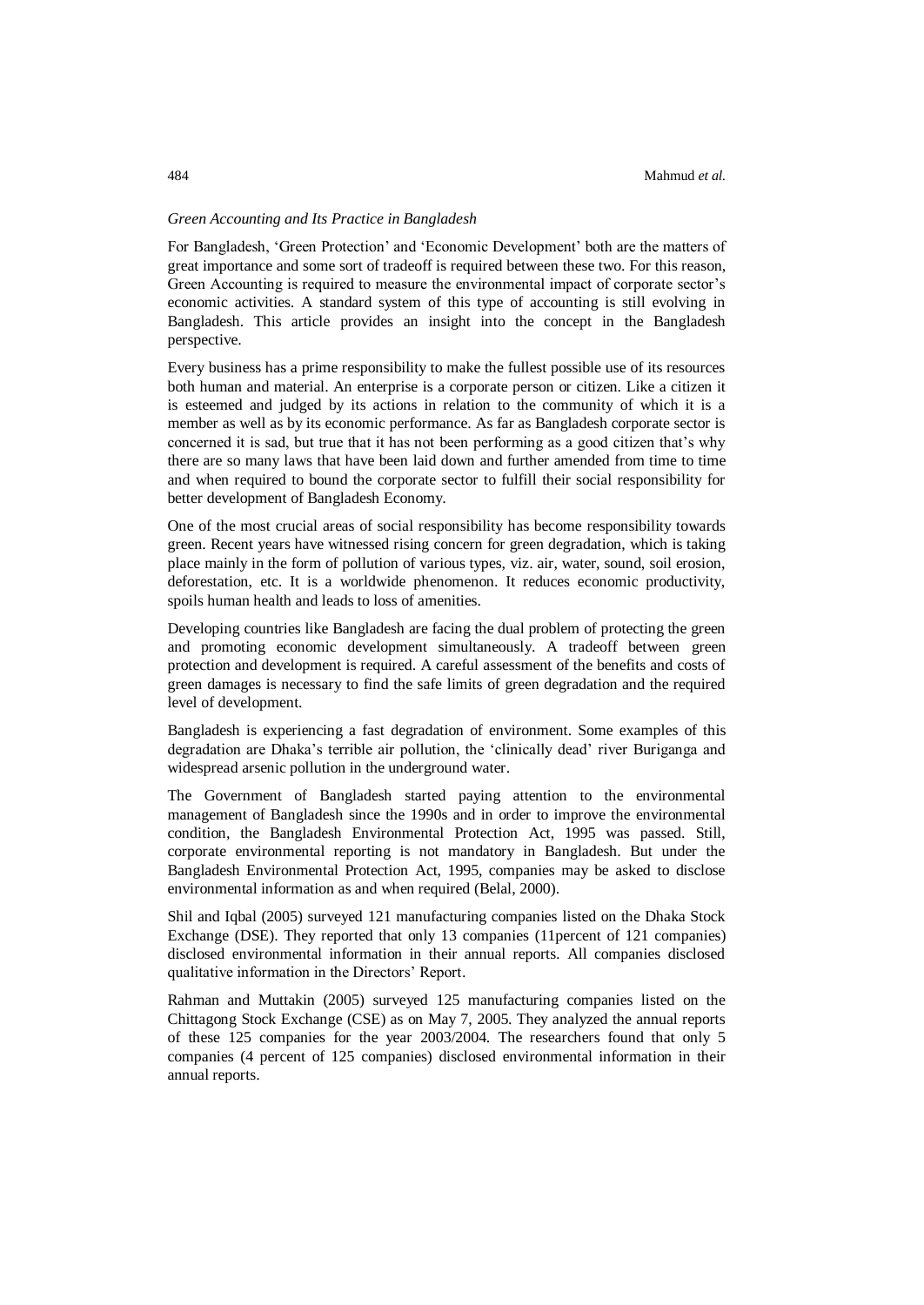### *An approach to sustainable development*

The concept that every nation might acknowledge the economic role of the environment in its income accounts is neither a hasty shift nor a quick practice; it has been under discussion globally since the 1960s. In Bangladesh, unfortunately the contribution of the green goods and services in the national economy has been ignored for a long time. In the changing circumstances of global climate it is high time that we wake up and recognize the contribution of the environment to sustain our economy. For a long time, conventional economic indicators like Gross Domestic Product (GDP), Gross National Product (GNP) and Net Domestic Product (NDP) were used around the world to construct national accounts and as a measure of the economic progress of a country and standard of living. However, these traditional measures of economic activity failed to be responsive because of the fact that economy cannot operate without the support of the natural environment. National accounts allow depreciation allowance for manufactured assets, while the contributions of green assets to economy are not valued and hence no depreciation allowance is made for these assets. Thus, in Bangladesh, omission of the degradation and depletion of the country's natural capital will lead to over estimation of the national income figures.

### *Green Accounting Practice in Other Countries*

Researchers, bureaucrats and other protagonists of some twenty-five countries have commenced and been doing green accounting activities over the past few decades. Norway is one of the first countries to build green accounts, which began collecting data on energy sources, fisheries, forests, and minerals in the 1970s to address resource scarcity. They use these data as an input into a macro-economic model with which they explore the environmental and economic feasibility of different growth strategies. The Netherlands routinely constructs the "National Accounting Matrix Including Environmental Accounts (NAMEA)", an extended form of the national accounts inputoutput matrix, which tracks pollution emissions by economic sector. More recently, a number of resource-dependent developing countries have become interested in measuring depreciation of their natural assets and adjusting their GDPs environmentally. Indonesia was the first country for which forest depletion was calculated and integrated into a "green GDP." Chile's Central Bank undertook a project to develop green accounts focusing on the forest and minerals sectors. Costa Rica undertook a forest depletion exercise similar to that of Indonesia. Namibia began work on resource accounts in 1994, addressing such questions as whether the government has been able to capture rents from the minerals and fisheries sectors, how to allocate scarce water supplies, and how rangeland degradation affects the value of livestock. Since 1993, the Philippines has been working on green accounts. Their work applies a method, which treats the green as a productive sector in the economy, and integrates the valuation of pollution impacts, nonmarketed goods and services, and other economic aspects of the green into the conventional accounts. It is widely accepted that Bangladesh will be the hardest hit of the global warming induced natural resource depletion, but still our policy makers are not aware and active to construct a true natural resource.

## *Environmental Performance Index (EPI)*

The Environmental Performance Index (EPI) is a method of quantifying and numerically benchmarking the environmental performance of a country's policies. This index was developed from the Pilot Environmental Performance Index, first published in 2002, and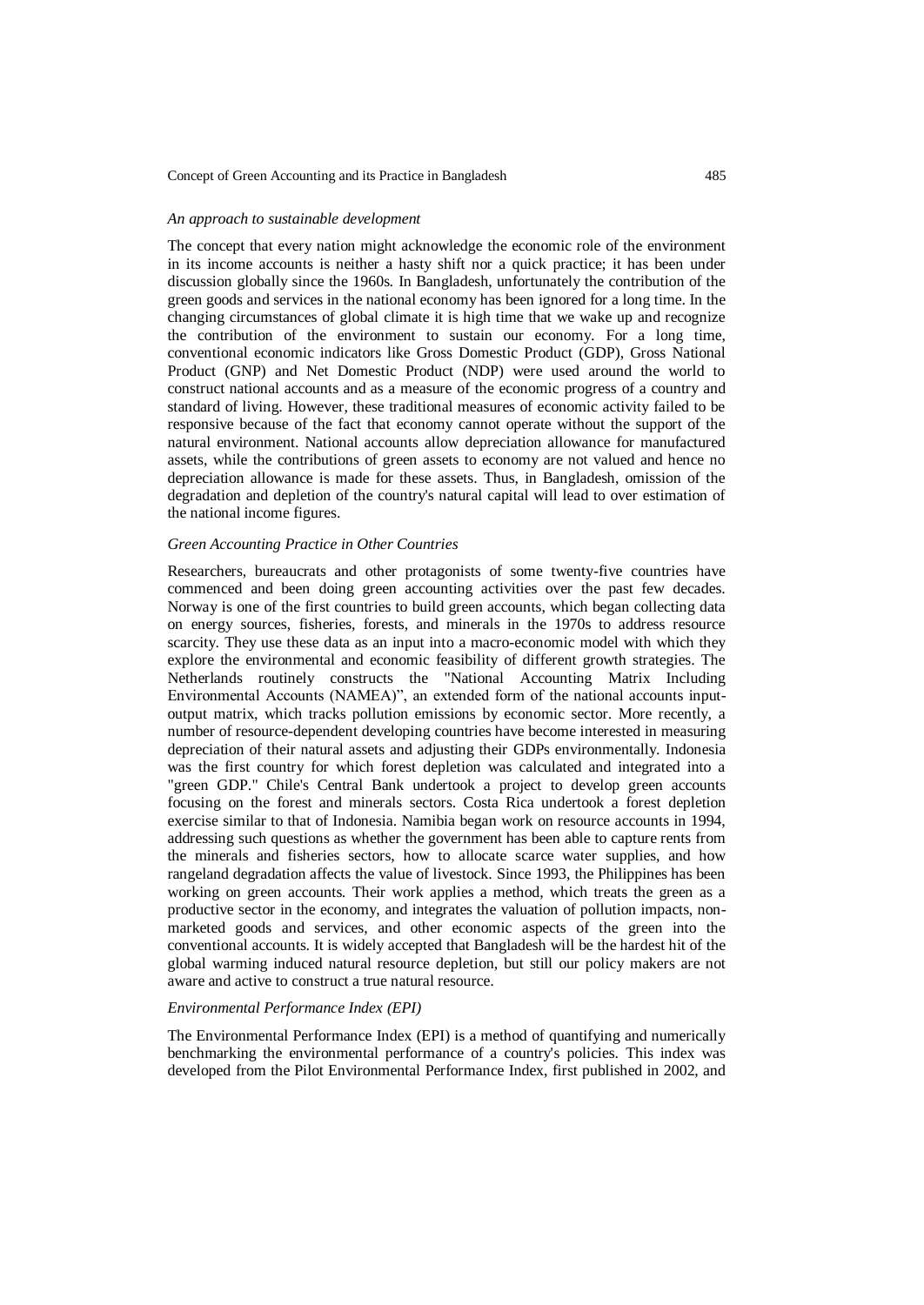designed to supplement the environmental targets set forth in the U.N. Millennium Development Goals.

The EPI was preceded by the Environmental Sustainability Index (ESI), published between 1999 and 2005. Both indexes were developed by Yale University (Yale Center for Environmental Law and Policy) and Columbia University (Center for International Earth Science Information Network) in collaboration with the World Economic Forum and the Joint Research Centre of the European Commission. The ESI was developed to evaluate environmental sustainability relative to the paths of other countries. Due to a shift in focus by the teams developing the ESI, the EPI uses outcome-oriented indicators, then working as a benchmark index that can be more easily used by policy makers, environmental scientists, advocates and the general public.





**Source:** Environmental Performance Index Report (2006, 2008, 2010 & 2012).

## *Process of adopting green accounting practices in Bangladesh*

A number of ways has been developed, for green accounting, which diverges from one another in different aspects, remarkably depending upon the magnitude of the speculation required, the impartiality of the data, the aptitude to associate different kinds of green impacts, and the brands of policy drives to which they may be realistic. Here are some of the methods currently in use:

*Natural resource accounts:* We can expand the conventional economic accounts with physical statistics about the natural environment and its status. These basically embrace data on stocks of natural resources and changes in them caused by either natural routes or human use. Such accounts may characteristically cover physical statistics of agricultural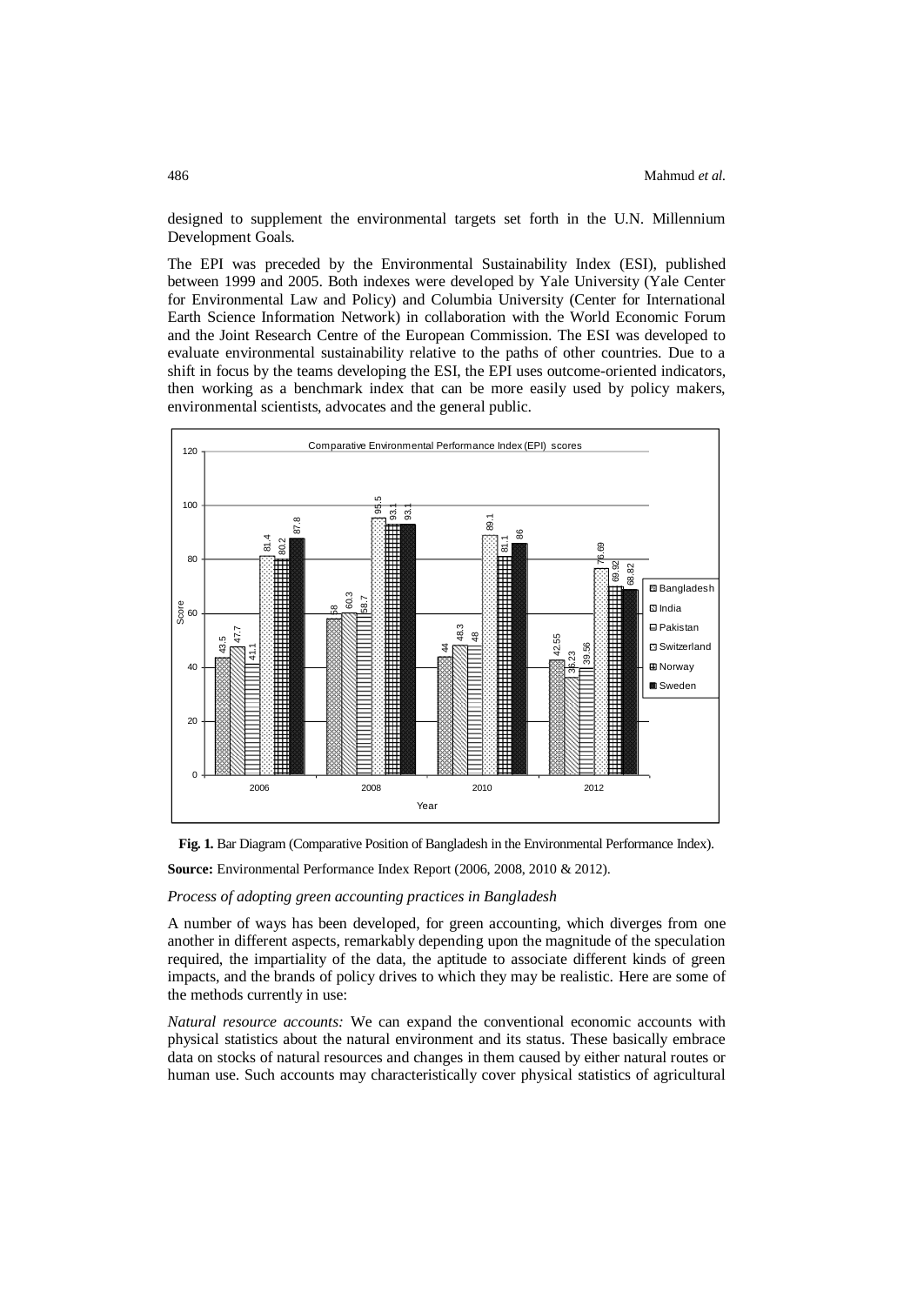land, fisheries, forests, minerals and petroleum, and water. For example the relevant ministry can provide portfolio on physical indicators for forests like the area under dense forests, open forests, volume of stock of timber, area disturbed by fire etc. Such type of information can also be arranged in conventional input-output type of matrices, like the Netherlands has used.

| Costs and Items                             | Green Accounting Issues and Scope                                                                                                                                                                                                                                                                                                   |
|---------------------------------------------|-------------------------------------------------------------------------------------------------------------------------------------------------------------------------------------------------------------------------------------------------------------------------------------------------------------------------------------|
| Pollution Prevention<br>Costs               | Cost incurred to prevent air and water pollution along with water<br>treatment facilities and other activities etc.                                                                                                                                                                                                                 |
| <b>Green Protection Costs</b>               | Cost of energy saving measures as well as costs of global warming<br>reduction measures                                                                                                                                                                                                                                             |
| Costs of Resource<br>Recycling              | Costs incurred for waste reduction and disposal as well as for water<br>conservation, rainwater usage and other measures aimed at efficient<br>resources usage                                                                                                                                                                      |
| <b>Green Restoration Costs</b>              | Cost of green restoration operations (eliminating soil and ground<br>water contamination, green compensation, etc.)                                                                                                                                                                                                                 |
| <b>Management Costs</b>                     | Management-related environmental protection costs including<br>personal expenses for environmental promotion activities and costs<br>associated with acquiring and maintaining ISO 14001 certification,<br>measuring the environmental burden, greenification programs,<br>environmental reporting and environmental publicity etc. |
| Social Promotion<br><b>Activities Costs</b> | Environmental protection costs stemming from participation in<br>social activities such as participation in organizations concerning<br>with environmental preservation etc.                                                                                                                                                        |
| Research and<br>Development Costs           | Environmental protection costs for research and Development<br>activities and costs of environmental solutions business activities<br>(Green product/environmental technology design and development<br>costs, environmental solutions business costs, others) etc.                                                                 |
| Rules and Regulations                       | Implementation of ISO 14001                                                                                                                                                                                                                                                                                                         |
| Guidelines                                  | Adoption of sustainability reporting guidelines                                                                                                                                                                                                                                                                                     |
| Exco Compensation                           | Executive compensation is linked to environmental performance                                                                                                                                                                                                                                                                       |
| <b>Reporting Guidelines</b>                 | Adoption of sustainability reporting guidelines                                                                                                                                                                                                                                                                                     |
| <b>Public Disclosure</b>                    | Stakeholder involvement in the environmental disclosure process                                                                                                                                                                                                                                                                     |
| <b>Awarding Systems</b>                     | External environmental performance awards and or inclusion in<br>sustainability index                                                                                                                                                                                                                                               |
| Verification                                | Independent verification or assurance about the environmental<br>information                                                                                                                                                                                                                                                        |
| Natural resources                           | Energy, water, green house, land, air, environmental impact<br>assessment etc.                                                                                                                                                                                                                                                      |
| Social duty                                 | Social accountability and responsibility                                                                                                                                                                                                                                                                                            |
| Ethics in Society                           | Social Ethical Investment                                                                                                                                                                                                                                                                                                           |
| Social Audit                                | Social auditing issues and responsibilities                                                                                                                                                                                                                                                                                         |
| Sustainability Issues                       | <b>Sustainability Development</b>                                                                                                                                                                                                                                                                                                   |

**Table.1. Green Accounting Measures**

**Source:** International Journal of Social and Human Sciences, Vol. 6, (2012).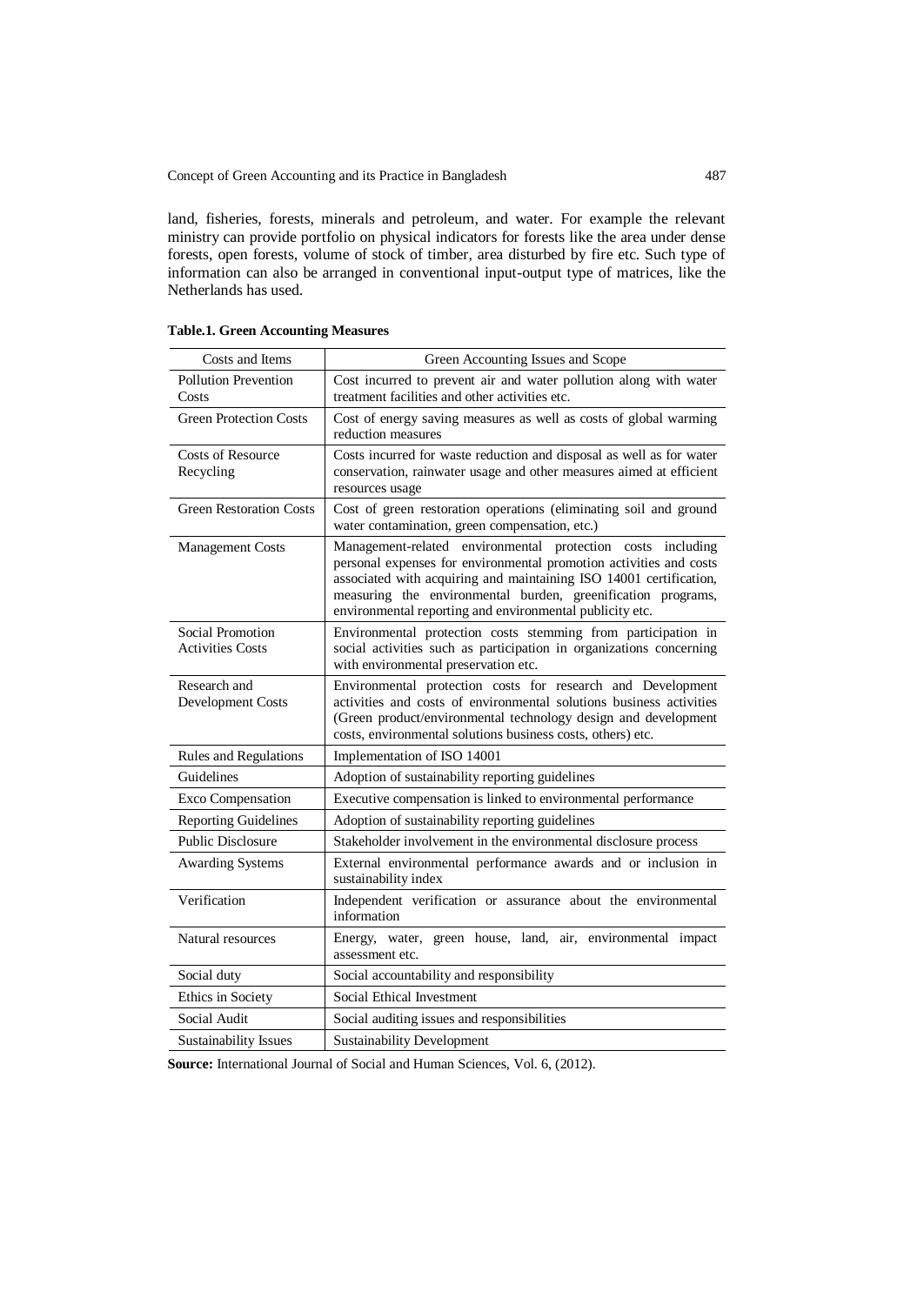*Value of non-marketed green goods and services:* Non-marketed green goods and services, such as the benefits of an unpolluted lake or a scenic panorama, are ignored in the traditional SNA, so they can be incorporated. The value of these items is crucial to assess trade offs between economic and environmental goals.

*Desegregation of conventional national accounts:* Sometime data in the conventional accounts are taken apart to detect expenditures specifically related to the green, such as those acquired to prevent or mitigate harm, to buy and install protection equipment, or to pay for charges and subsidies. Over time, revelation of these data makes it conceivable to observe links between changes in green policy and costs of green protection.

*Emissions accounting:* This system may identify pollutants emitted from different economic sector of Bangladesh. Euro stat, the statistical arm of the European Union, is ministering EU members to put on this approach as part of its green accounting program. In case of Bangladesh, data can also be separated by type of emitted pollutants to understand the impact on domestic, trans-border, or global environments. If pollutant emissions are valued in monetary terms, these values can be also be used to determine the economic cost of avoiding green degradation, as well as to compare costs and benefits of green protection.

*Green GDP:* We can go for a green GDP or some other economic index to replace the conventional GDP or NDP. This green GDP can be accomplished by subtracting pollution expenditures from the conventional GDP or adding the factors like negative costs of urbanization etc. We can also provide depletion for natural assets like forests, mineral stocks, fish stocks and soils in order to ensure equal treatment of natural capital in the computation of net income.

Green GDP (or sometimes called Green NDP, or Eco-Domestic Product) is the most popular adjusted macroeconomic aggregate under green accounting framework. It is actually conventional GDP minus all form of capital depreciations (man-made, natural, or human capital). Under a standard UN SEEA (System of Environmental and Economic Accounting) framework (United Nations, 1993)).

To measure Green Accounting, protecting and preserving the environment, some costs are incurred. These costs are categorized in different items relating to different issues of green accounting and their scope. Pollution Prevention Costs are related to preventing air and water pollution. Green Protection Costs are incurred to minimize global warming and energy wastage. Reduction of waste and disposal as well as for water conservation, usage of rainwater and other measures aimed at efficient resources usage. These costs are related to Resource Recycling cost. Green Restoration Costs indicate the cost of restoring the operation of green by eliminating soil and ground water contamination, green compensation etc. Management Costs is that category of green accounting costs that transmit to Management-related environmental protection costs. Social Promotion Activities Costs are those cost of Environmental Accounting protection costs stemming from participation in social activities Environmental protection costs for research and development activities and costs of environmental solutions business activities are treated as Research and Development Costs. Besides these, the above various costs and items indicate some specific scope to clarify the Green Accounting.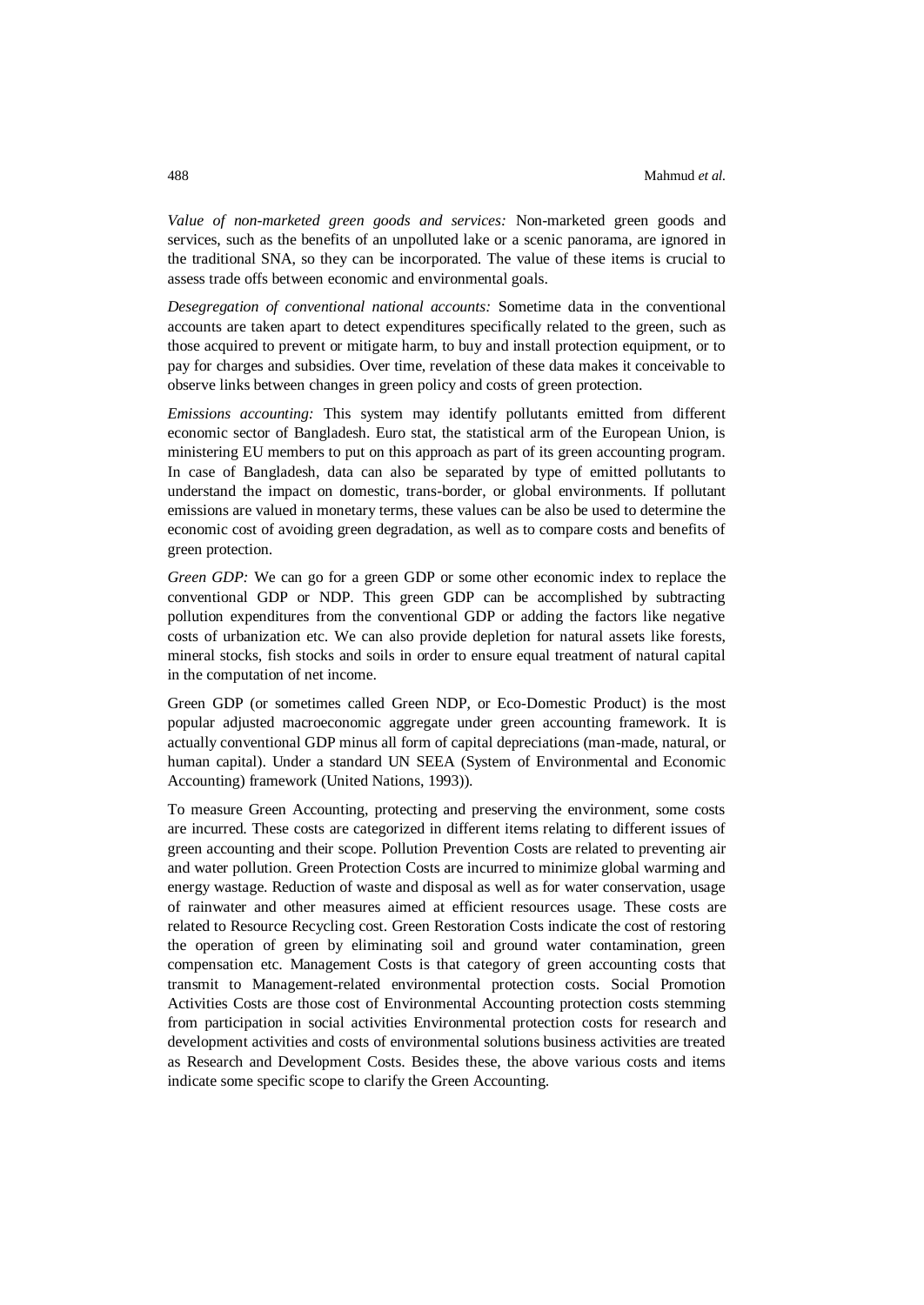### *Findings of the study*

The green accounting can uphold the green image of the manufacturing companies. They can provide more information regarding green accounting or environmental accounting. The study reveals the following:

Green accounting practice is present in Bangladesh but this practice is not sufficient and more elaborate like the developed countries. This practice has some deficiencies because only some Multi-National Corporation (MNC's), few public limited companies and Banking Companies, practice green accounting. Most of the companies operating in Bangladesh are not aware of it and its application.

The country has taken different steps for introducing green accounting practice-like. Government of Bangladesh has mentioned in the Company's act 1994 and Securities and Exchange Commission (SEC) rules1987. Corporate Social Responsibility (CRS), environmental reporting, reducing pollution, preserving forestry resources, conserving the environment.

LDC countries like Bangladesh are facing the dual problems of protecting the green and promoting economic development. In one side they have to protect the environment at the same time they have to promote economic development for the protection of environment. This becomes a dilemma. Contribution of green goods and services in the national economy is ignored. The contribution to the environment to sustain the country's economy is not recognized.

National accounts allow depreciation allowances for manufactured assets. The contribution of green assets is not valued. So the contribution that green assets make in the economy are neither valued nor taken into account. The omission of the degradation and depletion of the country's natural capital will lead to overestimation of national income figure.

No economic data system familiar as system of national accounts to calculate macroeconomic indicator is practiced or present. As a result, contribution of macro-economic indicator by green accounting is ignored.

Green expenditures related with green accounting practice is not calculated or taken into account. Most of the companies do not disclose these costs in their financial statement. Only qualitative information is presented in director's report. No attempt is made to disclose quantitative information in the financial statements.

The traditional measure of Statement of National Accounts (SNA) focuses mainly on goods and services that are bought and sold in the market and ignore non-marketed services provided by nature. This ignorance leads to loss and degradation of natural resources and dreadful condition of the environment. The present green accounting data system is outdated. The present outdated system of accounting infers that the green assets like air, water and soil may be devalued due to economic activity and degrade.

In Bangladesh no attempt is made to collect data on forests, minerals, energy sources, fisheries and use these data as an input into a macroeconomic model to explore environmental, economic feasibility and growth strategy. At present the law relating to green protection and preservation exists but its enforcement is not made properly. Because of this, green protection and preservation become vulnerable.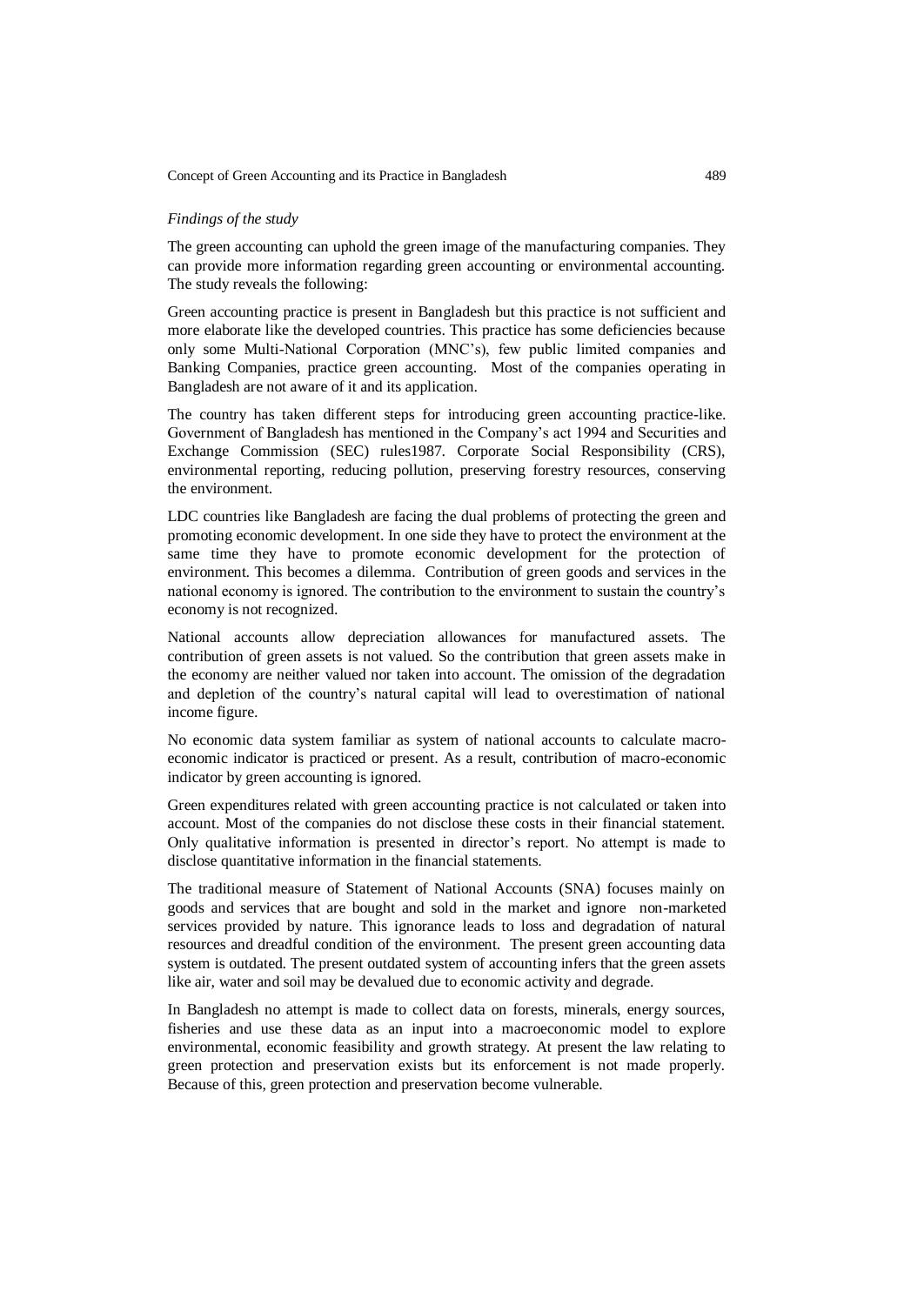Environmental accounting practice related guideline is not as effective as in the developed countries. Absence of proper monitoring system is another barrier to develop the application of green accounting properly. Companies do not feel the need to practice it since there is absence of proper monitoring. This causes different environmental degradation.

In environmental performance index (EPI) Bangladesh's score increased from 2006 to 2008 but again declined in 2012 (figure.1). This indicates that the country is not conscious about maintaining and increasing its position in EPI.

Green Accounting practice involves cost. This cost is borne by companies towards the environment. Study reveals that companies that are financially solvent, corporate businesses comes forward in practicing green accounting in the form of CRS, providing fund for protecting and preservation of environment. In developed countries companies that practice green accounting get different types of benefit, tax exemption from the government. This practice is under process in Bangladesh according to Bangladesh Bank's Green Banking guidelines.

#### **Recommendations**

Following recommendations are put forward for improving Green accounting practices in Bangladesh.

- The conventional economic account can be expanded with the physical statistics about natural environment and its status. To ensure this the government must come forward.
- Relevant ministry can provide portfolio on physical indicators for forests-like area under forest, value of timber which can also be arranged in conventional input output type matrices.
- A careful assessment of cost of green damages and benefits can be introduced to find the safe limit of green degradation and required level of development.
- Emission accounting system that identifies pollution emitted from different economic sectors of Bangladesh can be introduced and implemented.
- Conventional national accounts may be desegregated to detect expenditures specifically related to the green.
- Non-marketed green goods and services should be valued for improving green accounting practice. The valuation of green goods and services will help improving green accounting practices.
- Green GDP can be introduced side by side the traditional GDP. Green GDP can be calculated by subtracting pollution expenditures from the conventional GDP or adding factors like negative costs of urbanization and industrialization.
- Depletion of natural assets like forests, minerals, fisheries, soil, and water can also be provided to ensure equal treatment of natural capital in computing net income. Green indicators like green GDP, environment adjusted domestic products (EDP) can be introduced.
- Both the government and private sector must come forward for improving Bangladesh's performance in green accounting performance index and introducing green accounting practice in Bangladesh.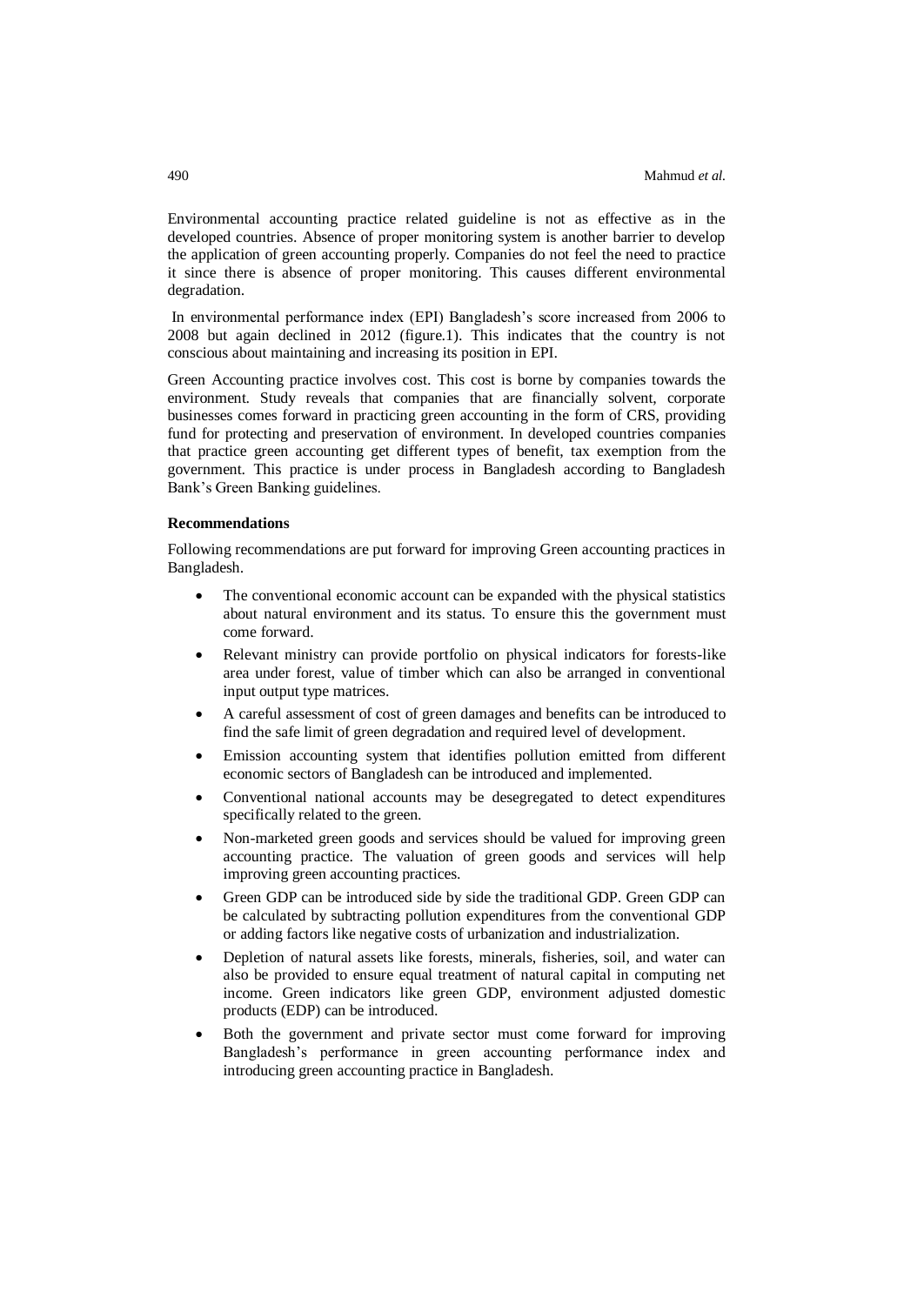- Offering different types of benefits from the government side, financial and nonfinancial, tax exemption or rebate, reduction on import duties or extension of tax holiday facility etc will encourage more new companies to implement green accounting practice properly.
- Proper monitoring should be made on a regular basis in the application of green accounting. Companies who are already practicing green accounting to some extent should come forward and make more contribution in green accounting practice. They should expend more in preserving and protection of the environment.
- Both the government and private sector should play more effective role to increase Bangladesh's score in the Environmental Performance Index (EPI)
- Environmental accounting, emission, degradation, costs; resources should be presented in the financial statements according disclosure requirement in Bangladesh is the disclosure of expenditures on energy use. Under Schedule-XI, Part-II of the Companies Act 1994 and under Schedule, Part-II of the Securities and Exchange Rules, 1987

## **Conclusion**

In developing countries like Bangladesh, greening the national accounts is necessary both for environmental and economic policy formulation. Economy of Bangladesh is based on natural resources and featured by high population growth and pressure on the natural resources. So in Bangladesh misuse and exhaustion of natural capital of the country will resulting extended valuation of national income figures. This presents a wrong picture that our economy is growing but in reality the natural wealth-future wealth is decreasing. Some green indicators like green GDP, environment adjusted domestic product (EDP) can be applied; our policies can be designed to enhance economic growth without extensive depletion of natural resources. More emphasis should be places for introducing and improving green accounting practice.

### **References**

- Belal, A. R. (2000). *"Environmental Reporting in Developing Countries: Empirical Evidence from Bangladesh", Eco-Management and Auditing,* **7**(3), pp.114-21.
- Companies Act (1994) Under Schedule-XI, Part-II.
- Dorweiler,and Yakhou. (2004). *Environmental accounting: an essential component of business strategy, Asian Institute of Technology Thailand online, publication,* **13**, Issue (edited)
- Environmental performance Index Report (2006, 2008, 2010 & 2012) [http://www.epi.yale.edu.](http://www.epi.yale.edu/)
- Ferreira and Clementina. (2004). "*Environmental accounting: the Portuguese case", Management of Environmental Quality: an International Journal*, **15**.
- Haan, and de Mark. (2011). *The International harmonization of environmental accounting: comparing the National Accounting Matrix including Environmental Accounts of Sweden, Germany, the UK, Japan and the Netherlands*, online 16, available at http://www.sciencedirect.com/science/article.
- Hecht,and E. Joy. (2007). *A brief history of environmental accounting, the National Environmental Accounting: A Practical Introduction,* the International Review of Environmental and Resource Economics.
- Hecht,and E. Joy. (1999) *The Environmental Accounting Where We Are Now, Where We Are Heading.*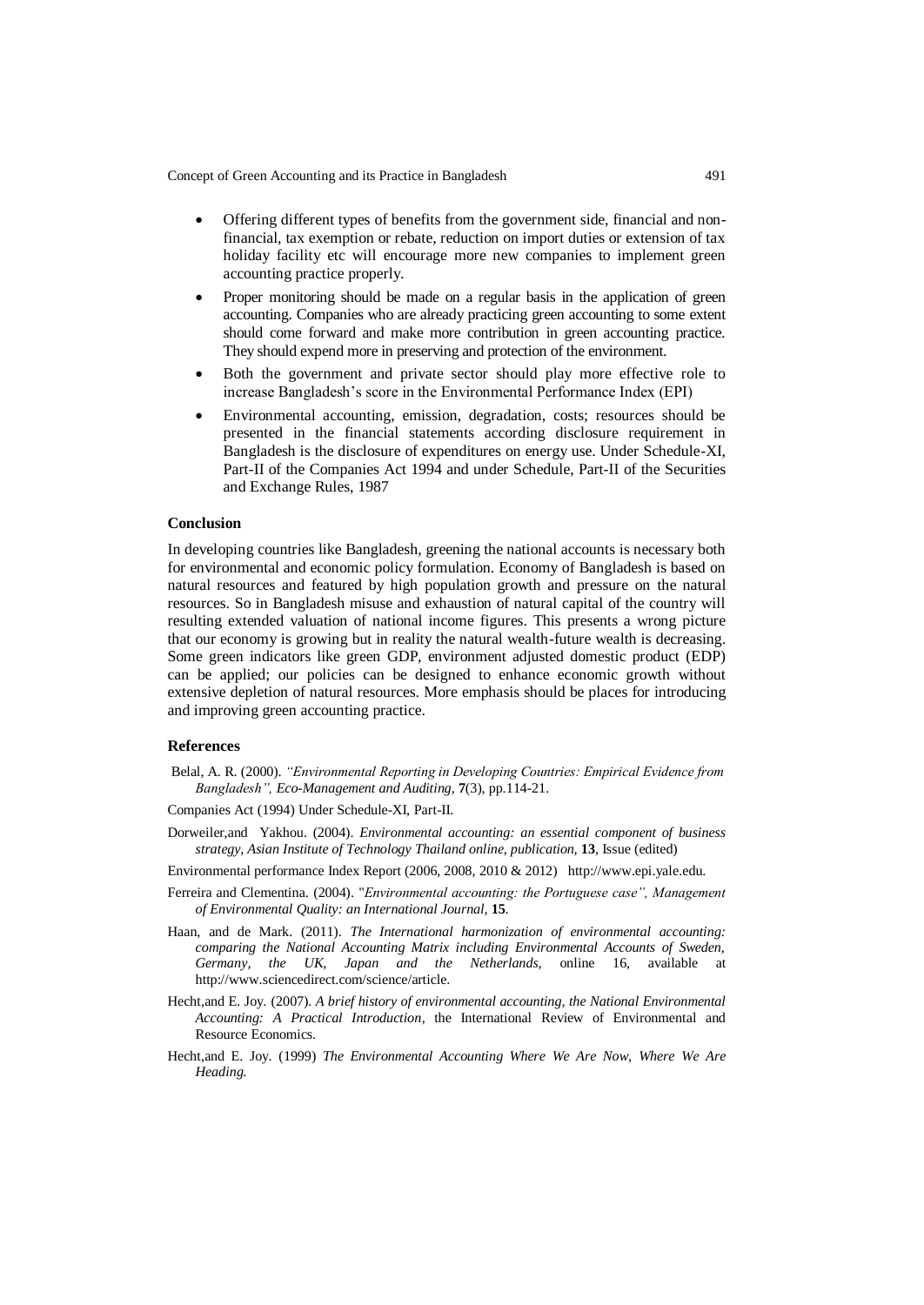- Ieneiu, Alin, Matis and Dumitru. (2010). *The status of research in the field of environmental accounting, International Academy of Business and Economics*, Vol. 10, Issue*: 2* Printing & Publishing NAICS Code: 511, Romania.
- Lintott and John. (1999). T*he Environmental accounting: useful to whom and for what*? Online Vol. 13, Issue 2, available at http://www.sciencedirect.com, 174-190.
- Mohammad, Noor. (2012). *Need to Implement the Environmental Accounting Education for Sustainable Development: An Overview,* International Journal of Social and Human Sciences **6**, pp 358.
- Rahman and Muttakin. (2005). "*Corporate Environmental Reporting Practices in Bangladesh-A Study of Some Selected Companies", The Cost & Management*, **33**(4), pp.13-21.
- Richard Welford, available at http://onlinelibrary.wiley.com/journal, 65-77.
- Shelton and Dinah. (2004). *Techniques and Procedure in International Environmental Law. 'Environmental Audit,* The United Nations Institute of Training and Research Palais des Nations,Geneva, Switzerland, **97**.
- Shil, N. C. and Iqbal, M. (2005). "*Environmental Disclosure-A Bangladesh Perspective", The Cost & Management*, **33**(4), pp. 85-9.
- Tsuzuki and Yoshiaki. (2004). *The Proposal of environmental accounting Housekeeping (each) books of domestic Waste water based on water pollutant roads per capita: a case study of sanbanzetidal coastal zone,* Tokyo bay. Journal of Global Environment Engineering, Vol.10, the Japan Society of Civil Engineers, pp 187-196
- The Convention, (2011) Arhus, Retrieved from the [http://en.wikipedia.org/wiki/Aarhus\\_Convention.](http://en.wikipedia.org/wiki/Aarhus_Convention)
- United Nations. (2000). *The Handbook of National Accounting, Studies in Methods Series F, No. 78 Integrated Environmental and Economic Accounting: An Operational Manual, New York,* United Nations publication via ST/ESA/STAT/SER.F/78, Sales No.E.00.XVII.17, ISBN 92- 1-161431-7.
- United Nations. (1993), *integrated Environmental and Economic Accounting (interim version), studies in Methods: Handbook of National Accounting*, Series F, no.61, New York.
- The Securities and Exchange Rules, (1987), Under Schedule, Part-II.
- Vernon P. Dorweiler, Mehenna Yakhou. (2004) *Environmental accounting: an essential component of business strategy, Asian Institute of Technology Thailand* online, publication, Vol. 13, Issue 2, 2004, (edited).
- Yale Center for Environmental Law & Policy, and Center for International Earth Science Information Network at Columbia University. (2008). Environmental Performance Index Retrieved 2008-03-18. See Executive Summary, pp. 32-35 for a detailed comparison between the ESI 2005, the EPI 2006 and the EPI 2008[."Environmental Performance Index".](http://research.yale.edu/envirocenter/index.php?page=environmental-performance-index) Retrieved 2008-03-16.